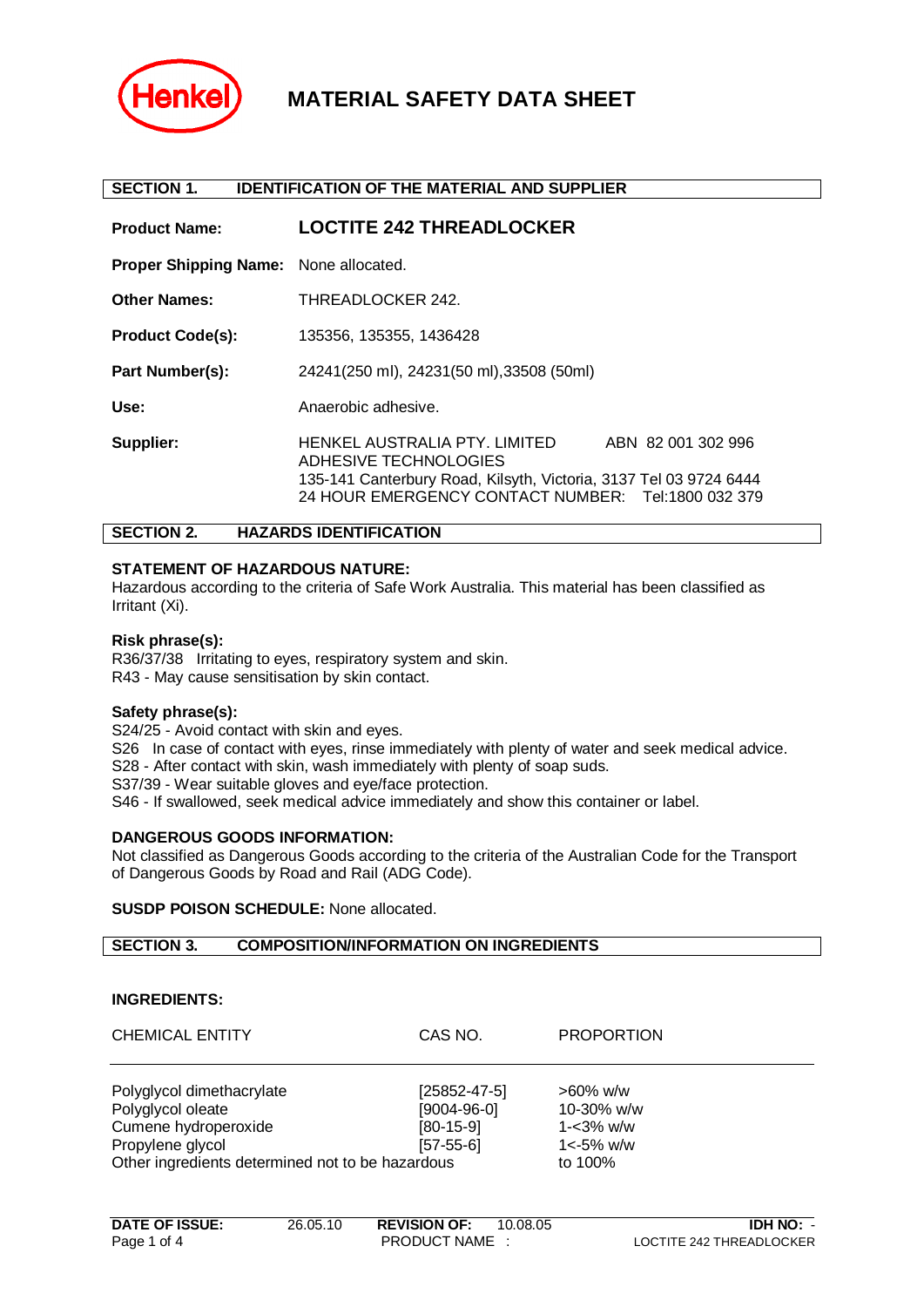

| <b>SECTION 4.</b>                                  | <b>FIRST AID MEASURES</b>                                                                                                                          |  |
|----------------------------------------------------|----------------------------------------------------------------------------------------------------------------------------------------------------|--|
| Ingestion:                                         | If swallowed, <b>do not</b> induce vomiting. For advice, contact a Poisons Information<br>Centre (Phone 13 11 26) or a doctor.                     |  |
| Skin:                                              | Remove contaminated clothing and wash affected areas with plenty of water. If<br>irritation, redness or blistering occurs, seek medical attention. |  |
| Eyes:                                              | Hold eyes open and flush with water for at least 15 minutes. If irritation develops,<br>seek medical attention.                                    |  |
| Inhalation:                                        | If inhaled, remove from contaminated area. For all but the most minor<br>symptoms, arrange for patient to be seen by a doctor.                     |  |
| <b>Advice to doctor:</b>                           | Treat symptomatically.                                                                                                                             |  |
|                                                    | First Aid facilities: Eye wash and normal washroom facilities. A safety shower is recommended.                                                     |  |
| <b>FIRE FIGHTING MEASURES</b><br><b>SECTION 5.</b> |                                                                                                                                                    |  |

**Suitable extinguishing media**: Use foam, dry chemical or carbon dioxide.

**Hazards from combustion products:** In a fire, it will char. Under fire conditions, it will release carbon monoxide, oxides of sulphurand noxious fumes.

**Precautions for fire fighters and special protective equipment:** If there is a risk of exposure to products of combustion, fire-fighters should wear self-contained breathing apparatus.

# **SECTION 6. ACCIDENTAL RELEASE MEASURES**

Wear protective gloves, chemical goggles and safety boots. Wipe up residue with a cloth. For large spills contain and collect with inert absorbent materials (e.g. sand, earth, vermiculite). Transfer to sealable containers suitable for storing spilled material. Flush areas in contact with spilled material with adequate warm soapy water to render the area safe for human contact. Note: Residues are slightly water soluble. Do not contaminate watercourse. Dispose of solid residues in chemical waste disposal area in accordance with relevant State and Federal requirements.

# **SECTION 7. HANDLING AND STORAGE**

**Safe Handling:** Observe recommendations made under SECTION 8. EXPOSURE CONTROLS/PERSONAL PROTECTION. Use in a well ventilated area. Avoid breathing vapour.

**Storage:** Store indoors in a cool, dry and well ventilated area. Keep containers sealed when not in use. Store in original containers away from heat, sparks and open flames. Store at or below 38°C.

# **SECTION 8. EXPOSURE CONTROLS / PERSONAL PROTECTION**

|                              | <b>National exposure standards:</b> TWA :10 mglm <sup>3</sup> as propylene glycol (particulates)                                             |
|------------------------------|----------------------------------------------------------------------------------------------------------------------------------------------|
| <b>Engineering controls:</b> | : 474 mglm <sup>3</sup> as propylene glycol (vapour and particulates)<br>None required under normal conditions of use, but if vapour or mist |
|                              | is being generated, use a local mechanical exhaust                                                                                           |

**Personal protective equipment:** Use good industrial hygiene. Avoid contact with skin and eyes. Wear overalls, neoprene or butyl rubber gloves and safety glasses with side shields. Use a well ventilated area. If inhalation risk exists, wear a respirator complying with the requirements of AS 1715 and AS 1716.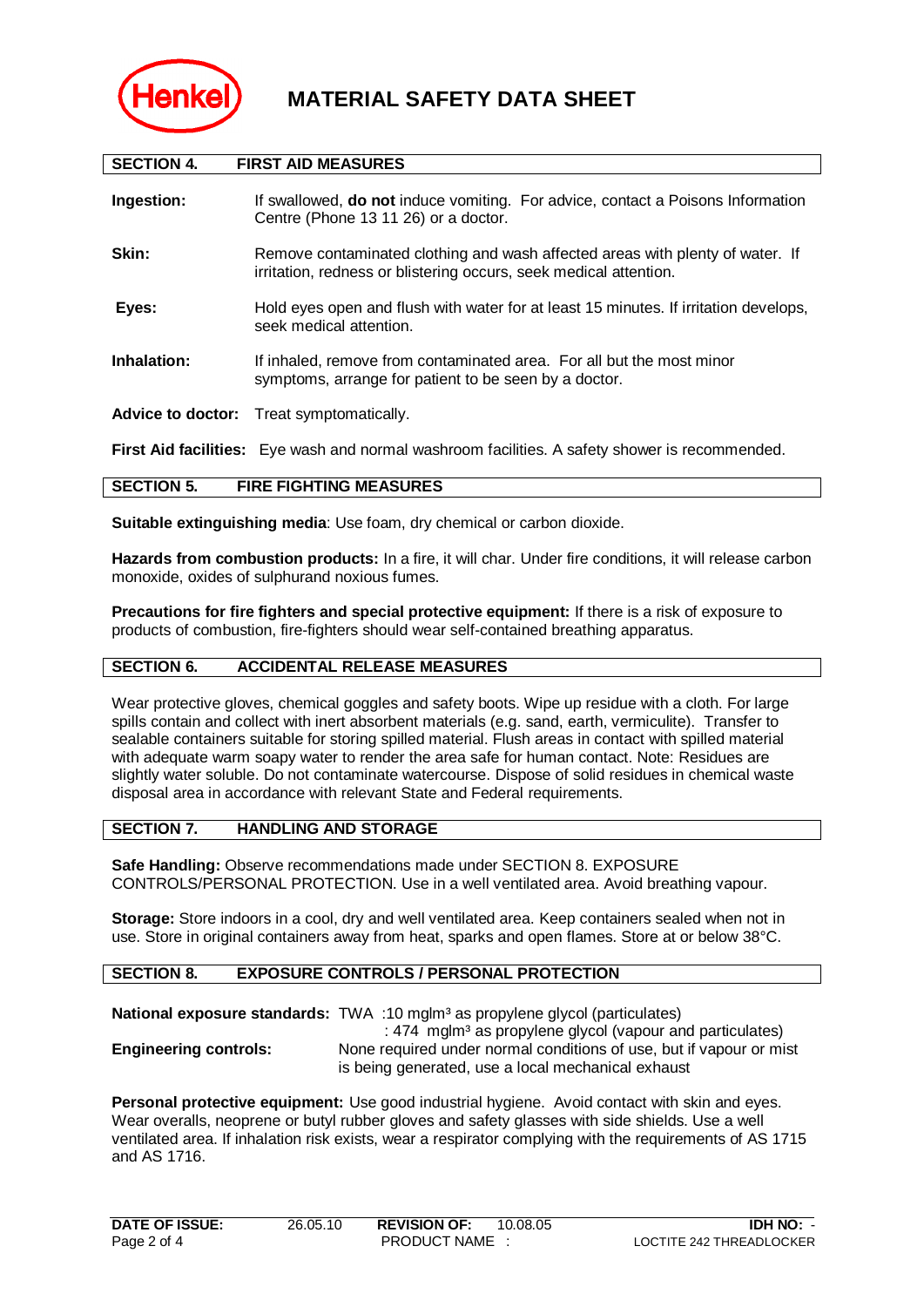

# **MATERIAL SAFETY DATA SHEET**

# **SECTION 9. PHYSICAL AND CHEMICAL PROPERTIES**

#### **Physical data:**

Appearance: Blue liquid. Specific gravity: 1.1 @ 24°C Solubility: Solubility: Slightly soluble in water Flash point (PMCC):  $> 90^{\circ}$ C VOC content: 49.3 g/l

## **SECTION 10. STABILITY AND REACTIVITY**

**Chemical stability**: Stable under normal conditions of temperature and pressure.

**Conditions to avoid:** Open flames, sparks, strong heat.

**Incompatible materials:** Keep away from strong oxidising agents, acids and alkalies. This product is destabilised by strong reducing agents.

**Hazardous decomposition products:** In a fire, it can release carbon monoxide, oxides of sulphur and noxious fumes.

**Hazardous reactions:** Hazardous polymerisation will not occur.

# **SECTION 11. TOXICOLOGICAL INFORMATION**

# **HEALTH EFFECTS:**

#### **Acute:**

| Ingestion:      | If swallowed, may cause gastrointestinal irritation.             |
|-----------------|------------------------------------------------------------------|
| Skin:           | Irritating to skin. May cause sensitisation by skin contact.     |
| Eyes:           | Contact with the eyes can cause severe irritation.               |
| Inhalation:     | Inhalation of vapours may cause respiratory irritation.          |
| <b>Chronic:</b> | Repeated or prolonged skin contact may cause chronic dermatitis. |
|                 |                                                                  |

**Toxicity information:** None available for this product.

# **SECTION 12. ECOLOGICAL INFORMATION**

Do not allow product to contaminate waterways or soil. This product may be harmful to aquatic organisms.

# **SECTION 13. DISPOSAL CONSIDERATIONS**

Disposal of this material should be undertaken by a registered chemical disposal company. Empty containers should be disposed of according to local regulations.

# **SECTION 14. TRANSPORT INFORMATION**

Not classified as Dangerous Goods according to the criteria of the Australian Code for the Transport of Dangerous Goods by Road and Rail (ADG Code).